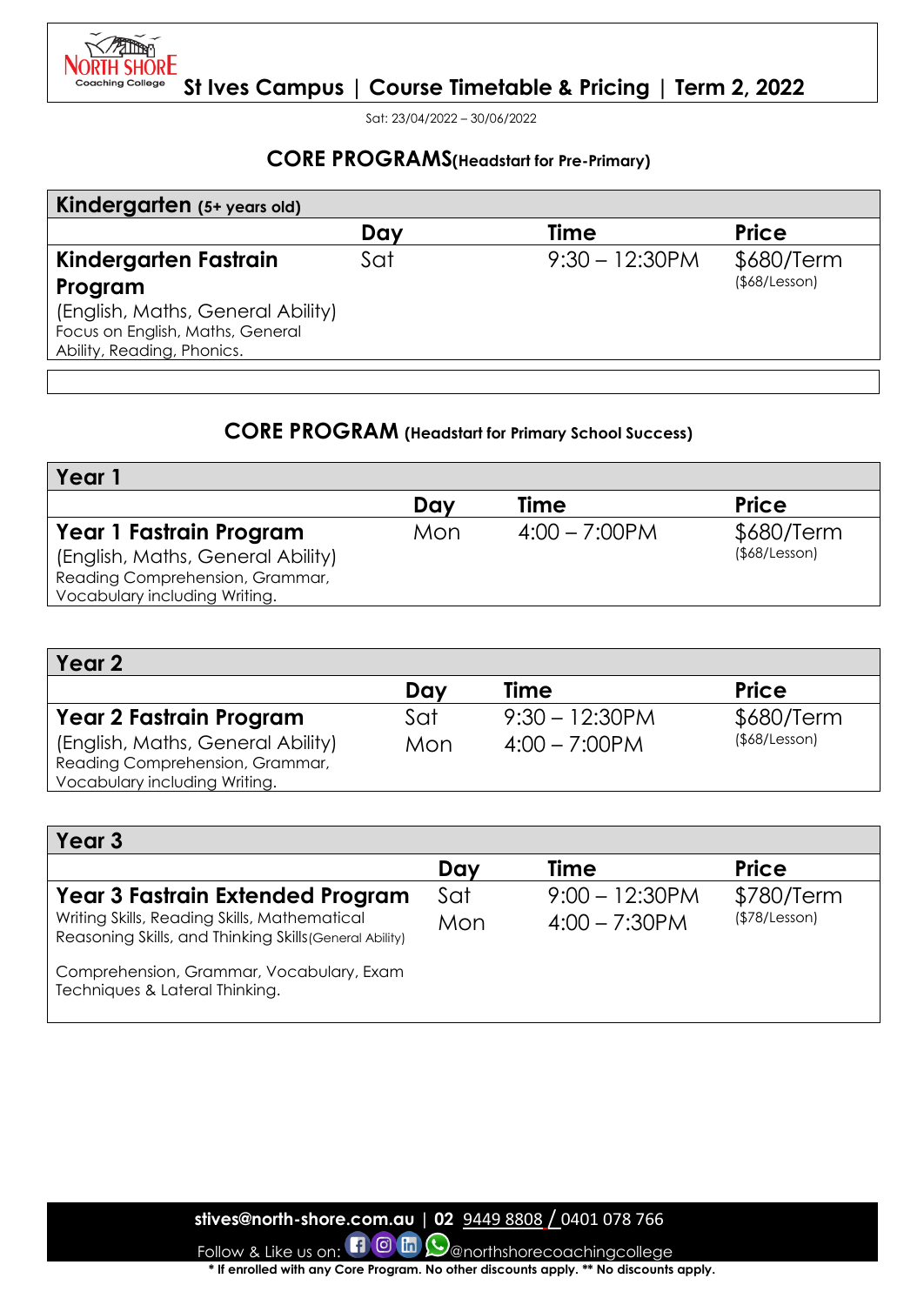

Sat: 23/04/2022 – 30/06/2022

### **CORE PROGRAMS(For OC, Scholarship & Competition Success)**

| Year 4                                                                                                                                                                                                                                                 |             |                                       |                             |
|--------------------------------------------------------------------------------------------------------------------------------------------------------------------------------------------------------------------------------------------------------|-------------|---------------------------------------|-----------------------------|
|                                                                                                                                                                                                                                                        | Day         | <b>Time</b>                           | <b>Price</b>                |
| Year 4 Fastrain Extended Program<br>Writing Skills, Reading Skills, Mathematical<br>Reasoning Skills, and Thinking Skills (General Ability)                                                                                                            | Sat<br>Thur | $9:00 - 12:30$ PM<br>$4:00 - 7:30$ PM | \$780/Term<br>(\$78/Lesson) |
| Comprehension, Grammar, Vocabulary, Exam<br>Techniques & Lateral Thinking.                                                                                                                                                                             |             |                                       |                             |
| Year 4 Young Achiever Program<br>(Selection by Entrance Exam)<br>Writing Skills, Reading Skills, Mathematical<br>Reasoning Skills, and Thinking Skills (General Ability)<br>Comprehension, Grammar, Vocabulary, Exam<br>Techniques & Lateral Thinking. | Sat<br>Thur | $9:00 - 12:30PM$<br>$4:00 - 7:30$ PM  | \$780/Term<br>(\$78/Lesson) |
|                                                                                                                                                                                                                                                        |             |                                       |                             |

| <b>Selective Written Assessment Test</b>                                                         |                    |                                   |
|--------------------------------------------------------------------------------------------------|--------------------|-----------------------------------|
| (SWAT)<br>Aimed at helping Primary school students in Year 4<br>prepare for the OC Exam.         | Sat<br>2 July 2022 | <b>S80</b> Register & Pay Online: |
| Up to 30 North Shore Scholarships on offer to study<br>in the prestigious High Achiever Program. | $9:45 - 12:00$ PM  | www.swatexam.com.au               |

### **BOOSTER PROGRAMS (For Skills Extension & Personal Development)**

| Year 4                                                               |     |                  |                                                            |
|----------------------------------------------------------------------|-----|------------------|------------------------------------------------------------|
| <b>BOOSTER PROGRAMS</b>                                              | Day | Time             | <b>Price</b>                                               |
| Year 4 Extra OC Trial Test (3 Hours)<br>(Must bring your own device) | Sat | $1:30 - 4:30$ PM | \$800/Term<br>(80/Lesson)<br>$$700/Term*$<br>(\$70/Lesson) |

 **stives@north-shore.com.au | 02** 9449 8808 / 0401 078 766

Follow & Like us on:  $\Box$  @ m  $\bigcirc$  anorthshorecoachingcollege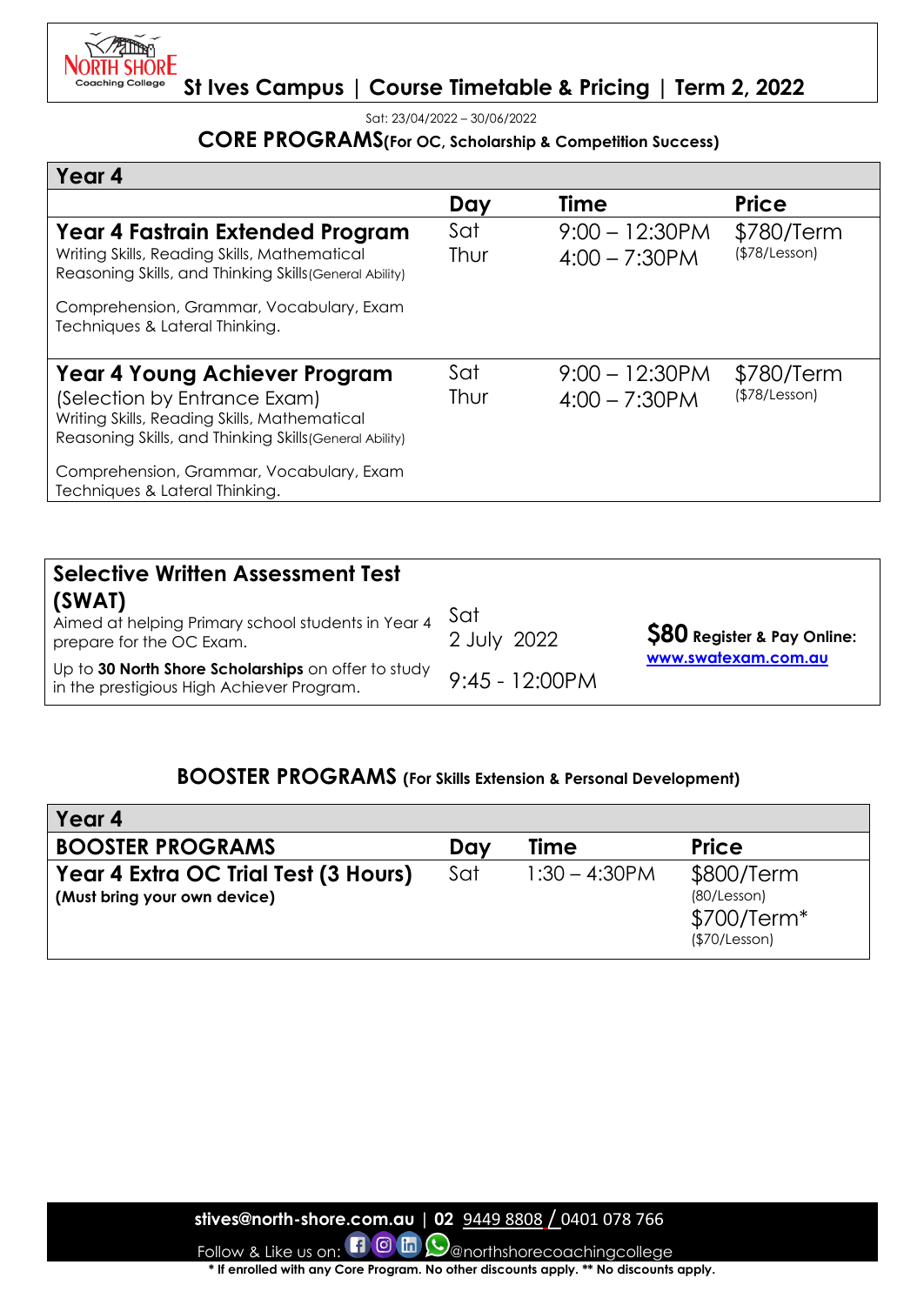

Sat: 23/04/2022 – 30/06/2022

### **CORE PROGRAMS**

#### **(Headstart for Selective Schools, Scholarship Exams/ NAPLAN Tests & Competition Success)**

| Year 5                                                                                                                                                                  |     |                  |                             |
|-------------------------------------------------------------------------------------------------------------------------------------------------------------------------|-----|------------------|-----------------------------|
|                                                                                                                                                                         | Day | <b>Time</b>      | <b>Price</b>                |
| Year 5 Fastrain Extended Program<br>Writing Skills, Reading Skills, Mathematical<br>Reasoning Skills, and Thinking Skills (General Ability)                             | Sat | $1:30 - 5:00$ PM | \$780/Term<br>(\$78/Lesson) |
| Comprehension, Grammar, Vocabulary, Exam<br>Techniques & Lateral Thinking.                                                                                              |     |                  |                             |
| Year 5 High Achiever Program<br>(Selection by Entrance Exam)<br>Writing Skills, Reading Skills, Mathematical<br>Reasoning Skills, and Thinking Skills (General Ability) | Sat | $1:30 - 5:00$ PM | \$780/Term<br>(\$78/Lesson) |
| Comprehension, Grammar, Vocabulary, Exam<br>Techniques & Lateral Thinking.                                                                                              |     |                  |                             |

| <b>Selective Written Assessment Test</b><br>(SWAT)<br>Aimed at helping Primary school students in Year 5<br>prepare for the Selective High School and<br>Scholarship Exams.<br>Up to 20 North Shore Scholarships on offer to study | Sat<br>2 July 2022<br>1:00 - 4:30PM | <b>S80</b> Register & Pay Online:<br>www.swatexam.com.au |
|------------------------------------------------------------------------------------------------------------------------------------------------------------------------------------------------------------------------------------|-------------------------------------|----------------------------------------------------------|
| in our exclusive Exam Preparation Program.                                                                                                                                                                                         |                                     |                                                          |

 **stives@north-shore.com.au | 02** 9449 8808 / 0401 078 766

Follow & Like us on:  $\Box$  @ m  $\Box$  @northshorecoachingcollege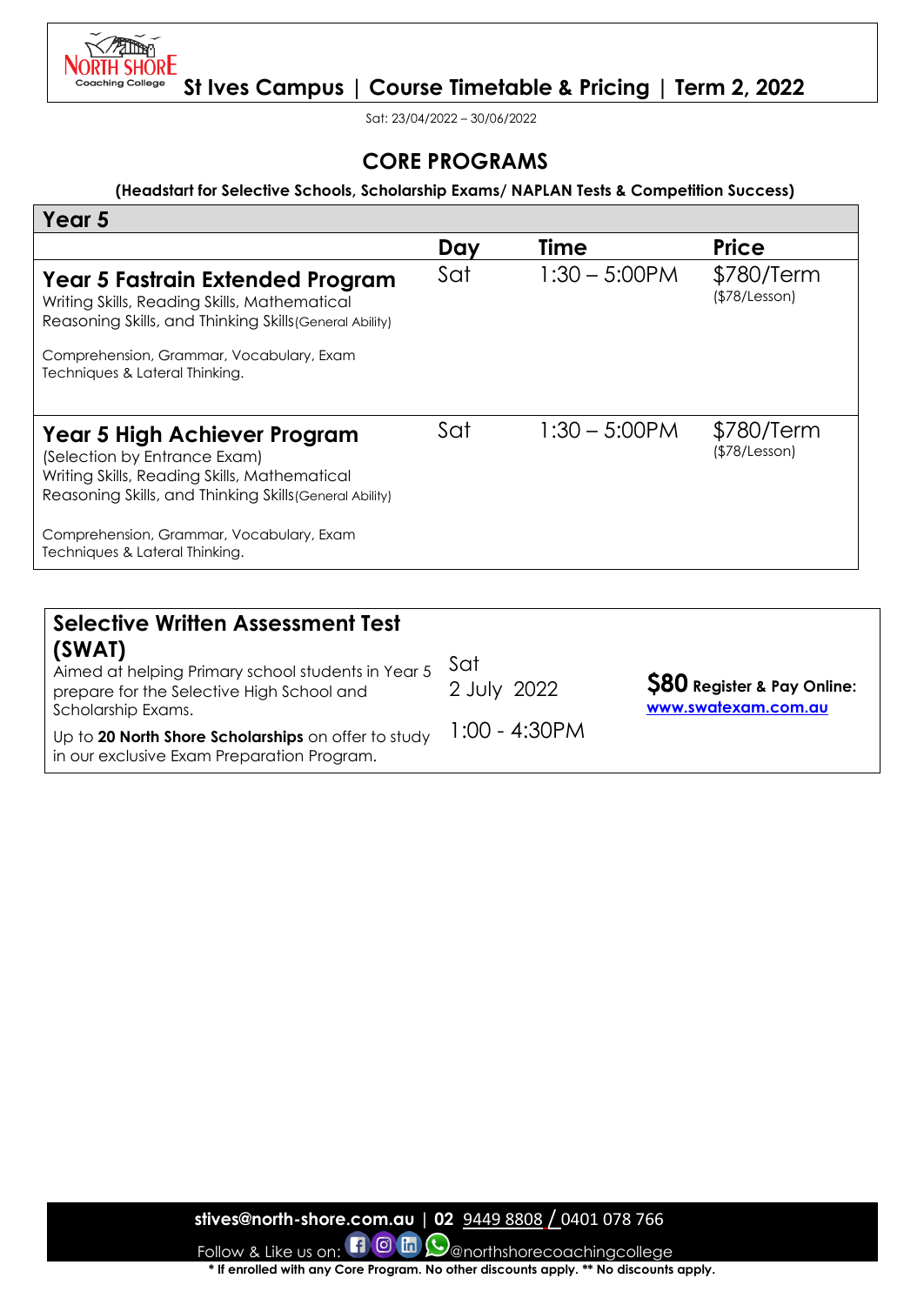

Sat: 23/04/2022 – 30/06/2022

#### **CORE PROGRAMS (Headstart for High School & Competition Success)**

| Year 6                                                                                                |      |                  |                             |
|-------------------------------------------------------------------------------------------------------|------|------------------|-----------------------------|
|                                                                                                       | Day  | <b>Time</b>      | <b>Price</b>                |
| Year 6 Headstart High School<br>Program<br>(Writing Skills, English, Maths, Science)                  | Thur | $4:00 - 7:30$ PM | \$780/Term<br>(\$78/Lesson) |
| Comprehension, Grammar, Vocabulary, Maths &<br>Lateral Thinking with stimulating Science experiments. |      |                  |                             |

# **FREE Homework Support for Primary Students**

**SAT 12:30 – 1:00PM**

## **One-To-One or Small Group Private Coaching**

**Excellent & Highly Qualified Teachers to suit individual needs.** 

One-to-one \$90/Hour or Two Students \$75/Hour. **Full term payment and non-refundable for absences.**

 **stives@north-shore.com.au | 02** 9449 8808 / 0401 078 766 Follow & Like us on:  $\Box$  @  $\Box$  @northshorecoachingcollege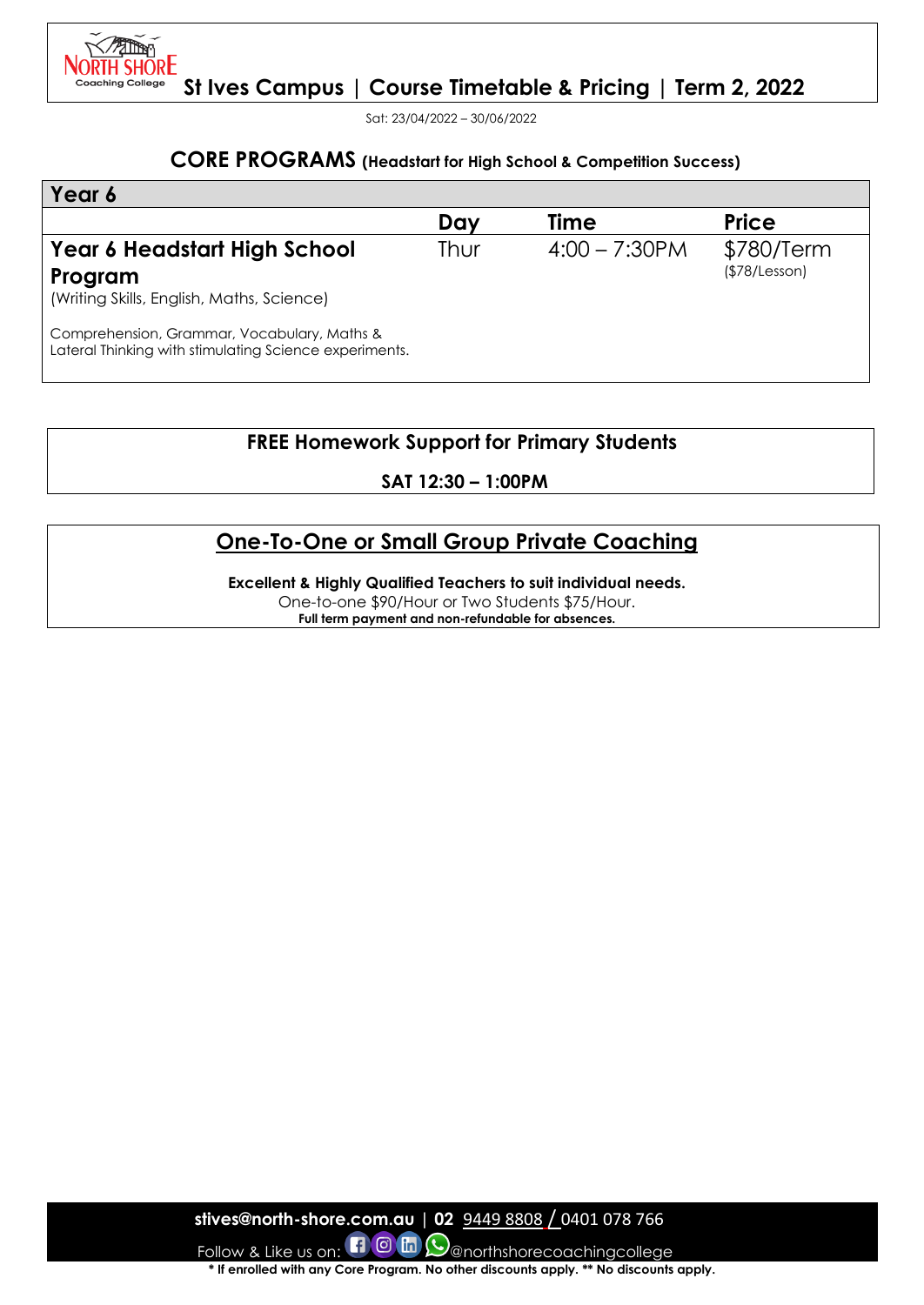

Sat: 23/04/2022 – 30/06/2022

## **CORE PROGRAMS (For High School Success)**

| Year <sub>7</sub>                                                          |     |                   |                             |
|----------------------------------------------------------------------------|-----|-------------------|-----------------------------|
|                                                                            | Day | Time              | <b>Price</b>                |
| <b>Year 7 Fastcoach</b>                                                    | Sat | $1:30 - 5:00$ PM  | \$780/Term                  |
| Program<br>(English, Maths, Science)<br>Including Essay and Genre Writing. |     |                   | (\$78/Lesson)               |
| <b>Year 7 English &amp; Maths</b><br>Including Essay and Genre Writing.    | Sat | $2:00 - 5:00$ PM  | \$730/Term<br>(\$73/Lesson) |
| <b>Year 7 Maths &amp; Science</b>                                          | Sat | $1:30 - 3:30$ PM  | \$550/Term<br>(\$55/Lesson) |
| <b>Year 7 English</b><br>Including Essay and Genre Writing.                | Sat | $3:30PM - 5:00PM$ | \$430/Term<br>(\$43/Lesson) |
| <b>Year 7 Maths</b>                                                        | Sat | $2:00 - 3:30$ PM  | \$430/Term<br>(\$43/Lesson) |

| Year 8                                                                  |     |                   |                             |
|-------------------------------------------------------------------------|-----|-------------------|-----------------------------|
|                                                                         | Day | Time              | <b>Price</b>                |
| <b>Year 8 Fastcoach</b>                                                 | Sat | $1:30 - 5:00$ PM  | \$780/Term                  |
| Program                                                                 |     |                   | (\$78/Lesson)               |
| (English, Maths, Science)<br>Including Essay and Genre Writing.         |     |                   |                             |
| <b>Year 8 English &amp; Maths</b><br>Including Essay and Genre Writing. | Sat | $2:00 - 5:00$ PM  | \$730/Term<br>(\$73/Lesson) |
|                                                                         |     |                   |                             |
| <b>Year 8 Maths&amp; Science</b>                                        | Sat | $1:30 - 3:30$ PM  | \$550/Term<br>(\$55/Lesson) |
| Year 8 English                                                          | Sat | $3:30PM - 5:00PM$ | \$430/Term                  |
| Including Essay and Genre Writing.                                      |     |                   | (\$43/Lesson)               |
| <b>Year 8 Maths</b>                                                     | Sat | $2:00 - 3:30$ PM  | \$430/Term                  |
|                                                                         |     |                   | (\$43/Lesson)               |

 **stives@north-shore.com.au | 02** 9449 8808 / 0401 078 766

Follow & Like us on:  $\Box$  @ m  $\Box$  @northshorecoachingcollege